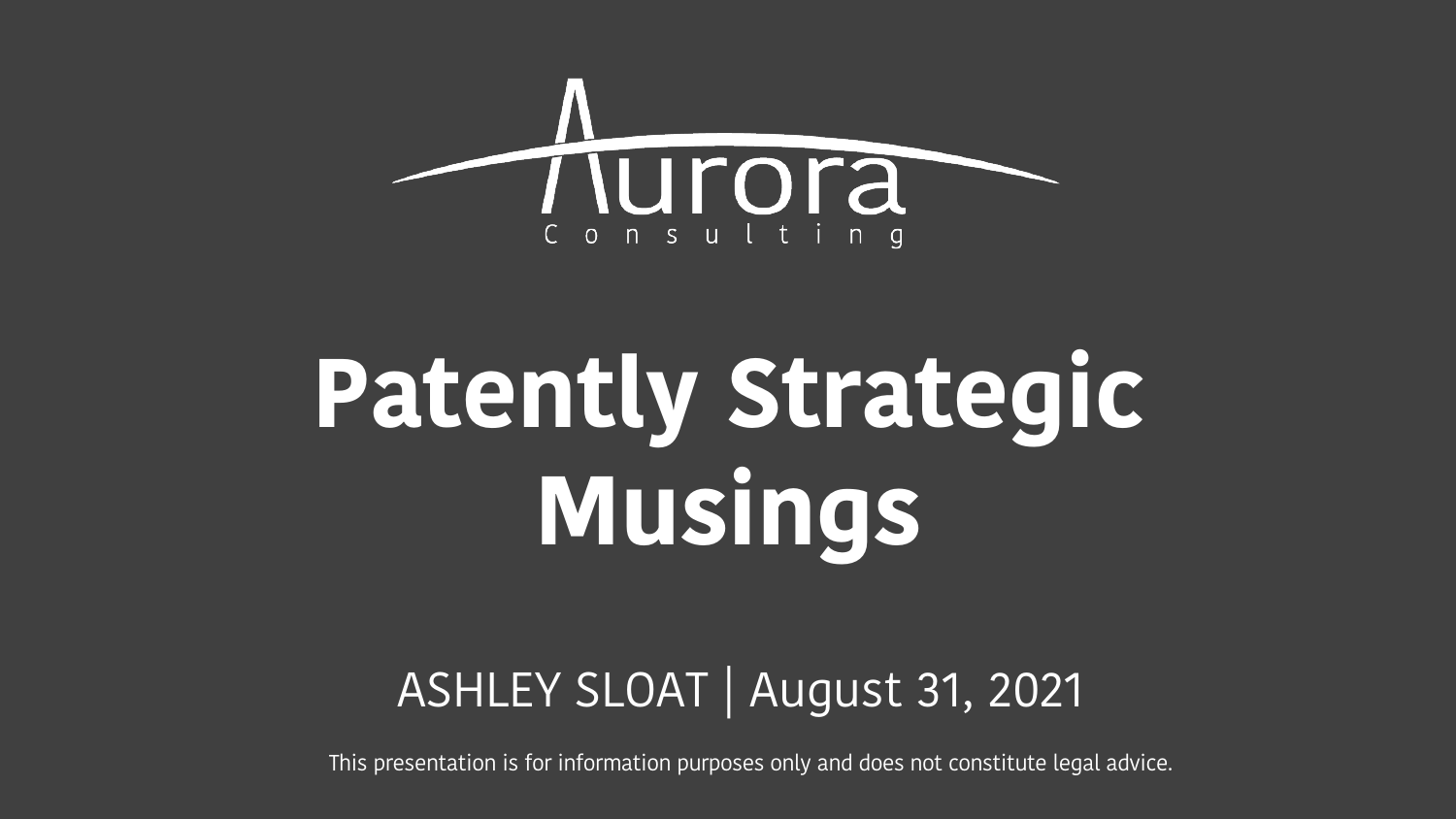# **Common Ownership Exceptions to Prior Art**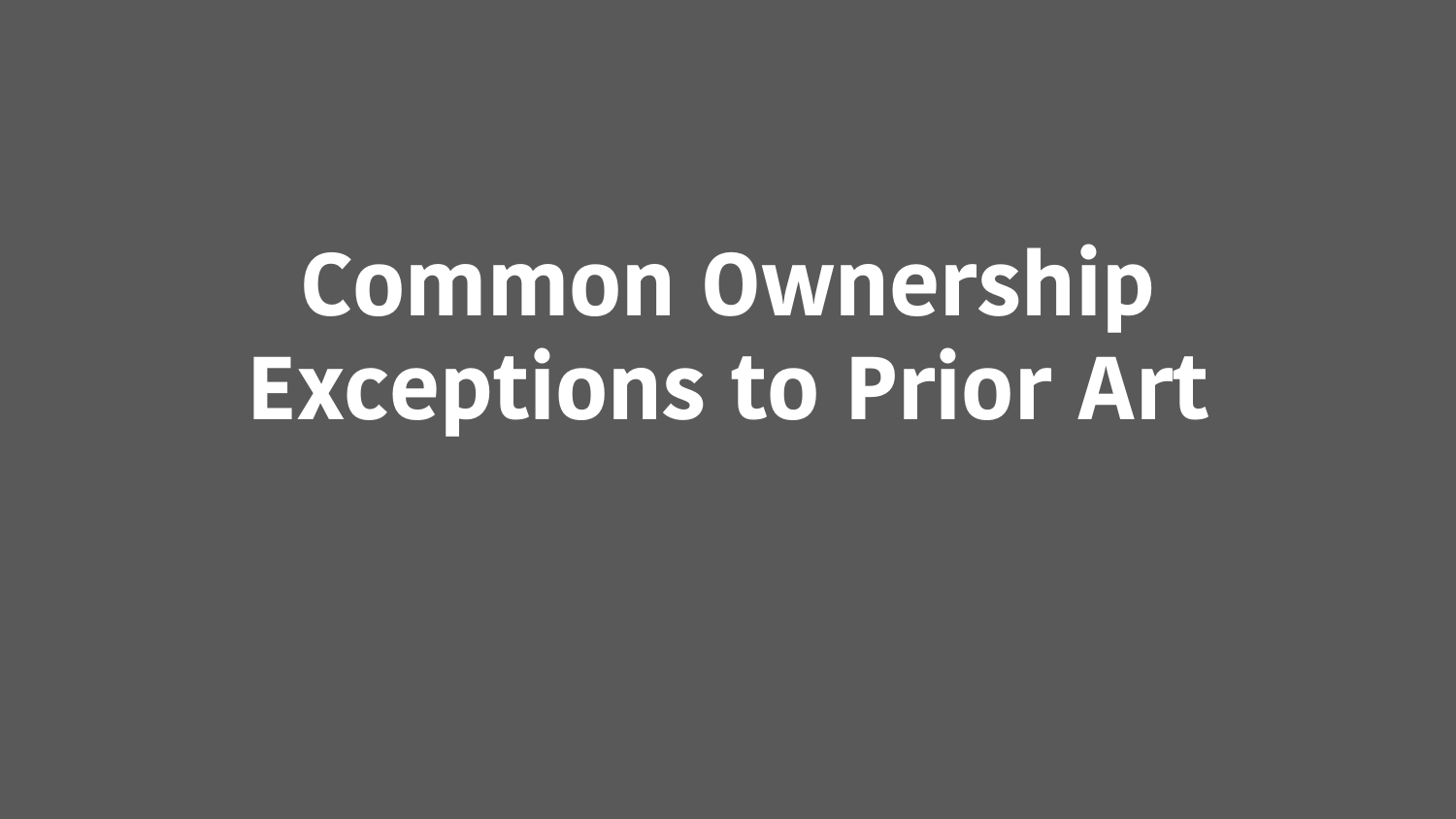#### **Inventorship (MPEP 2109)**

- Who conceived the invention
- Reduction to practice, per se, is irrelevant [except for simultaneous conception and reduction to practice]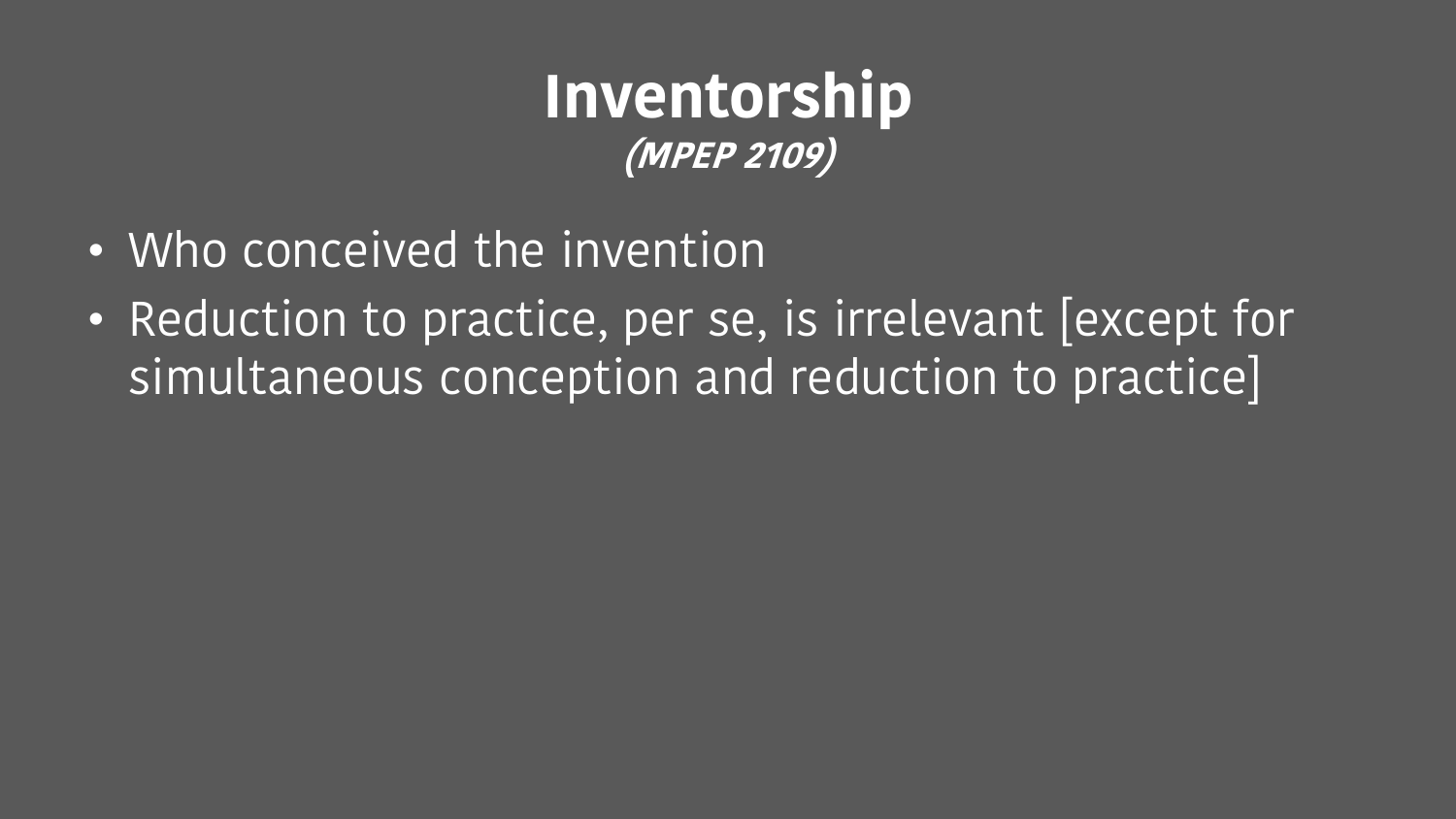#### **Ownership (MPEP 301)**

- **AIA:** on or after 9/16/2012, the original applicant is presumed to be the owner
- **Pre-AIA:** before 9/16/2012, the ownership of the patent or app initially vests in the inventors
- Can transfer ownership interest in a patent or patent application - assignment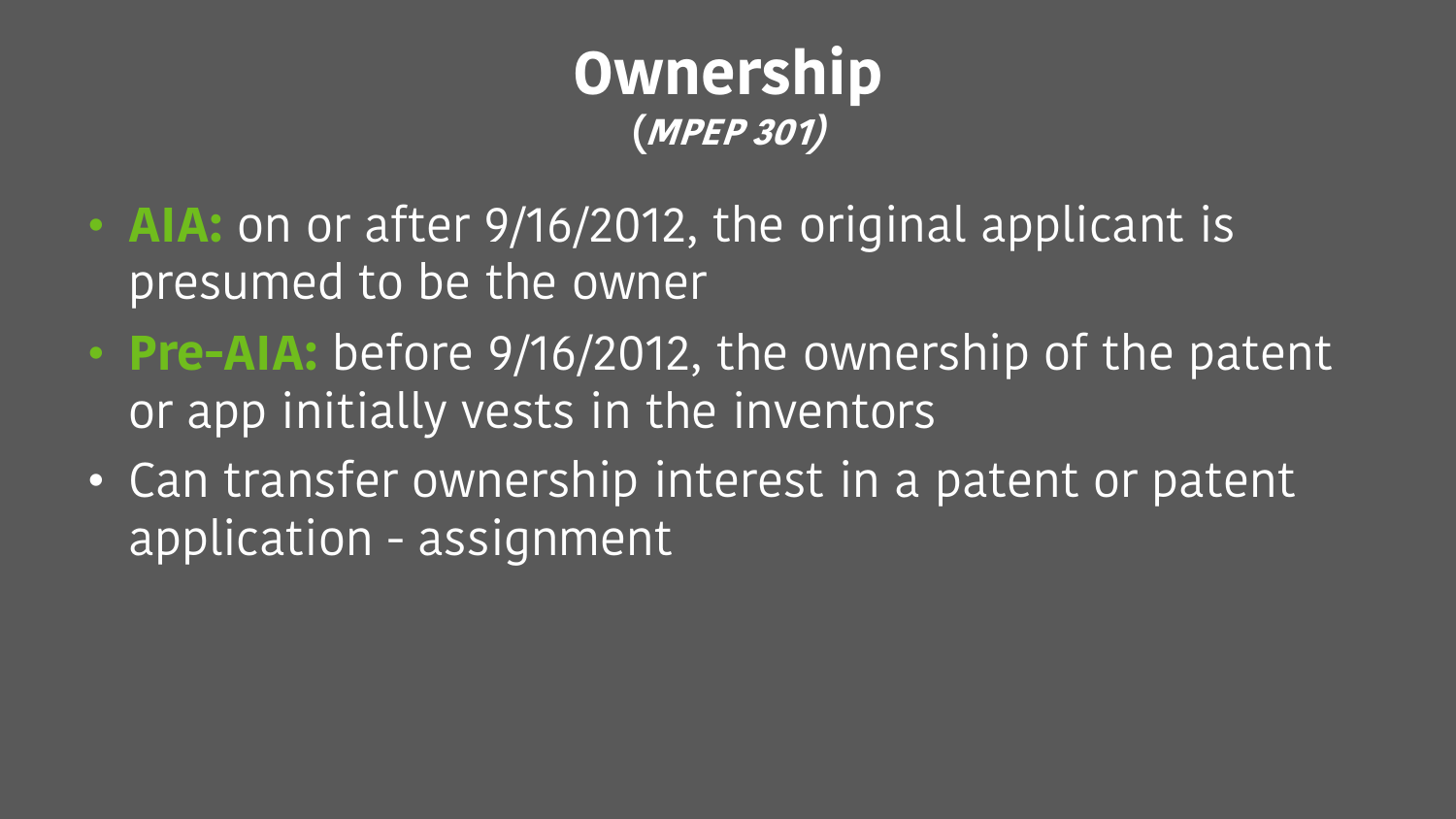## **Overview**

- AIA 102 Prior Art
- Common Ownership Exceptions
- Joint Research Exceptions
- Terminal Disclaimer Practice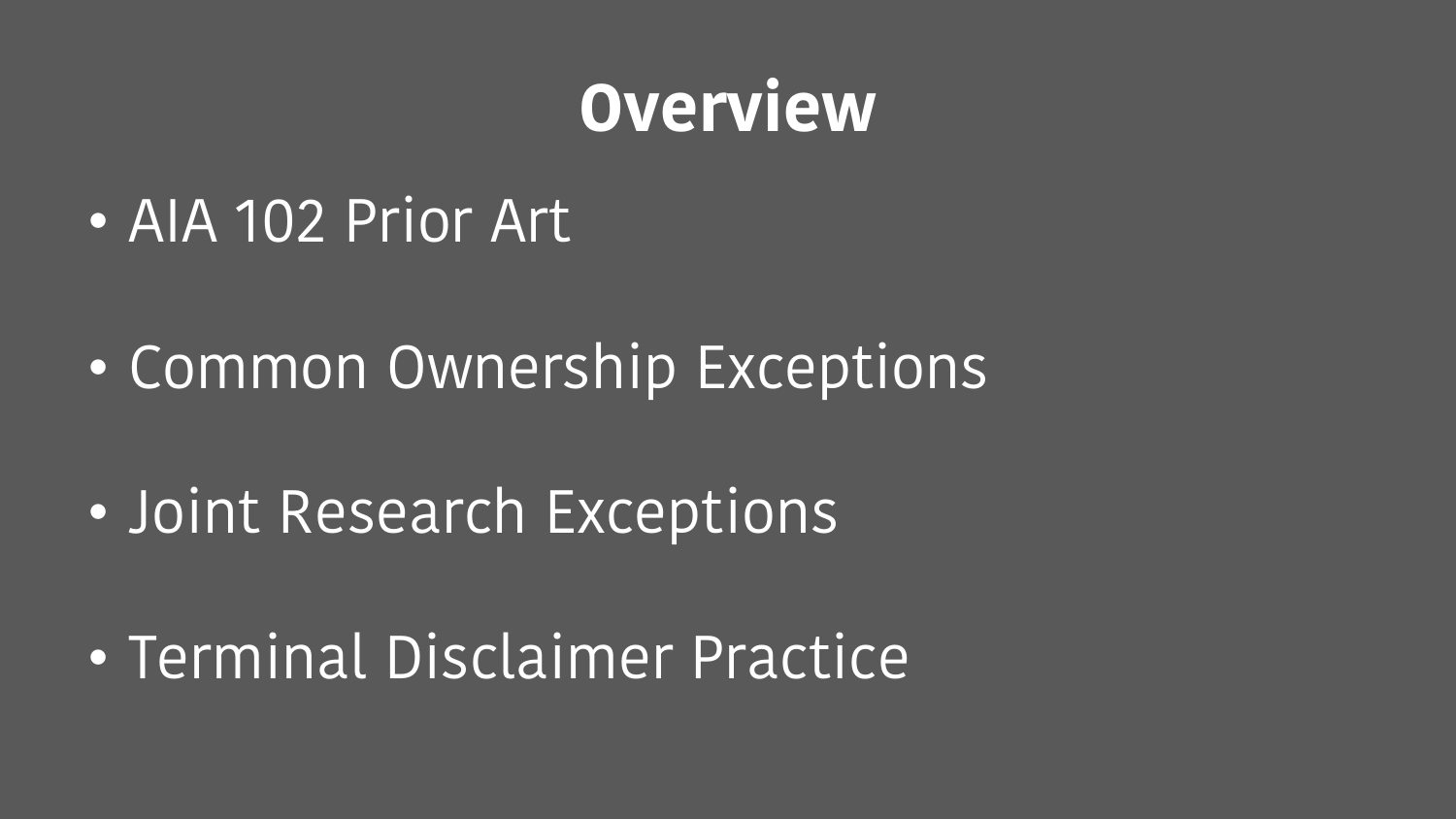## **AIA Prior Art Under 102(a)**

- 1) the claimed invention was patented, described in a printed publication, or in public use, on sale, or otherwise available to the public before the effective filing date of the claimed invention; or
- 2) the claimed invention was described in a patent issued under section 151, or in an application for patent published or deemed published under section 122(b), in which the patent or application names another inventor and was effectively filed before the effective filing date of the claimed invention.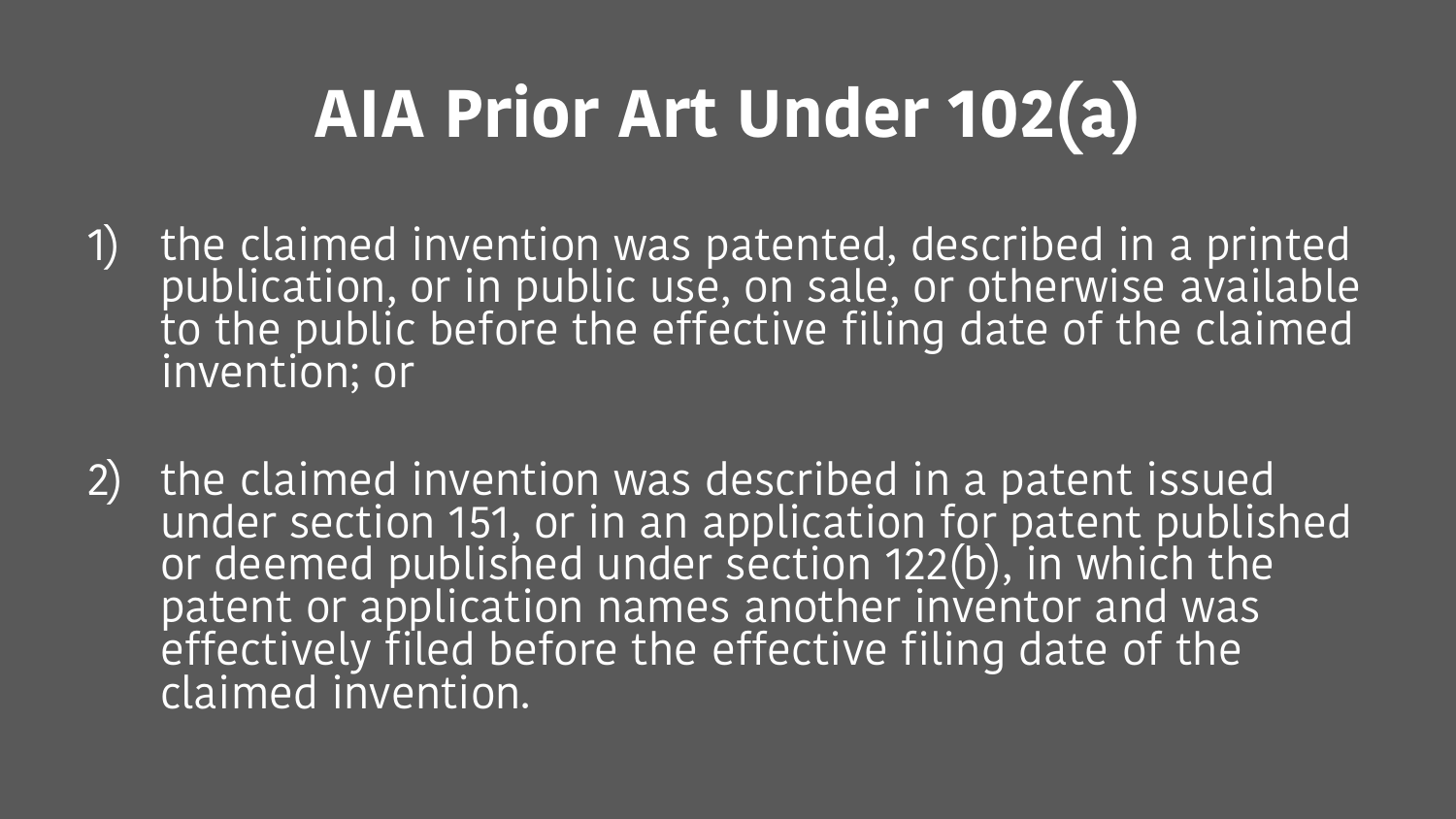# **AIA Prior Art Exceptions for 102(a)(1)**

(1) DISCLOSURES **MADE 1 YEAR OR LESS** BEFORE THE EFFECTIVE FILING DATE OF THE CLAIMED INVENTION. A disclosure made 1 year or less before the effective filing date of a claimed invention **shall not be prior art under subsection (a)(1) if—**

(A) the disclosure was made by the inventor or joint inventor or by another who obtained the subject matter disclosed directly or indirectly from the inventor or a joint inventor; or

(B) the subject matter disclosed had, before such disclosure, been publicly disclosed by the inventor or a joint inventor or another who obtained the subject matter disclosed directly or indirectly from the inventor or a joint inventor.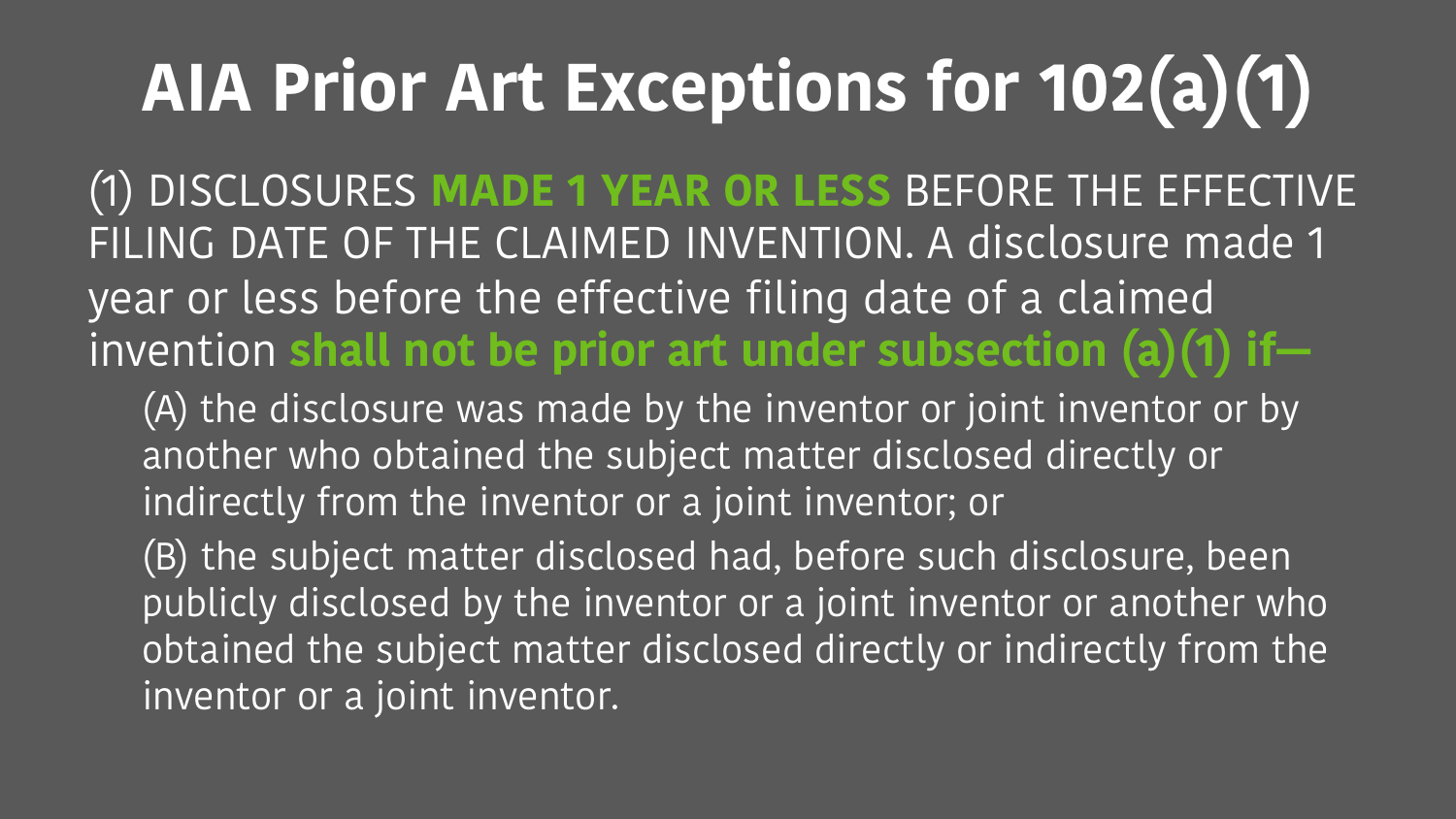# **AIA Prior Art Exceptions for 102(a)(2)**

(2) DISCLOSURES APPEARING IN APPLICATIONS AND PATENTS. A disclosure **shall not be prior art** to a claimed invention under subsection  $(a)(2)$  if-

(A) the subject matter disclosed was obtained directly or indirectly from the inventor or a joint inventor;

(B) the subject matter disclosed had, before such subject matter was effectively filed under subsection (a)(2), been publicly disclosed by the inventor or a joint inventor or another who obtained the subject matter disclosed directly or indirectly from the inventor or a joint inventor; or

(C) the subject matter disclosed and the claimed invention, not later than the effective filing date of the claimed invention, were owned by the same person or subject to an obligation of assignment to the same person.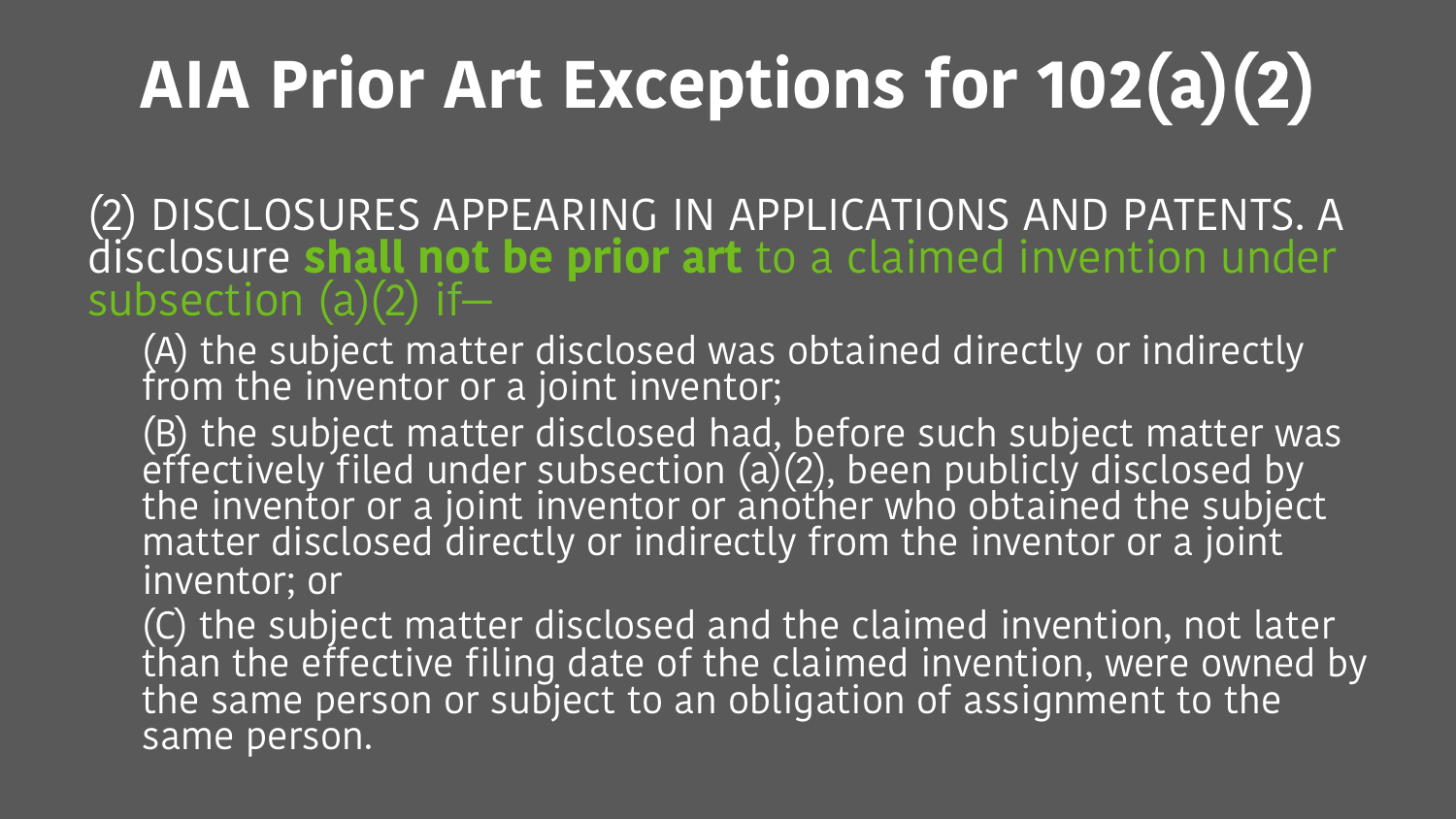## **Common Ownership: Patent Owner needs before the PTAB**

- invention and prior art reference were "owned or subject to an obligation of assignment" to the same person/entity as of the effective filing date
- provide objective evidence such as assignment documents, corporate records, employee agreements/contracts, and even employee paystubs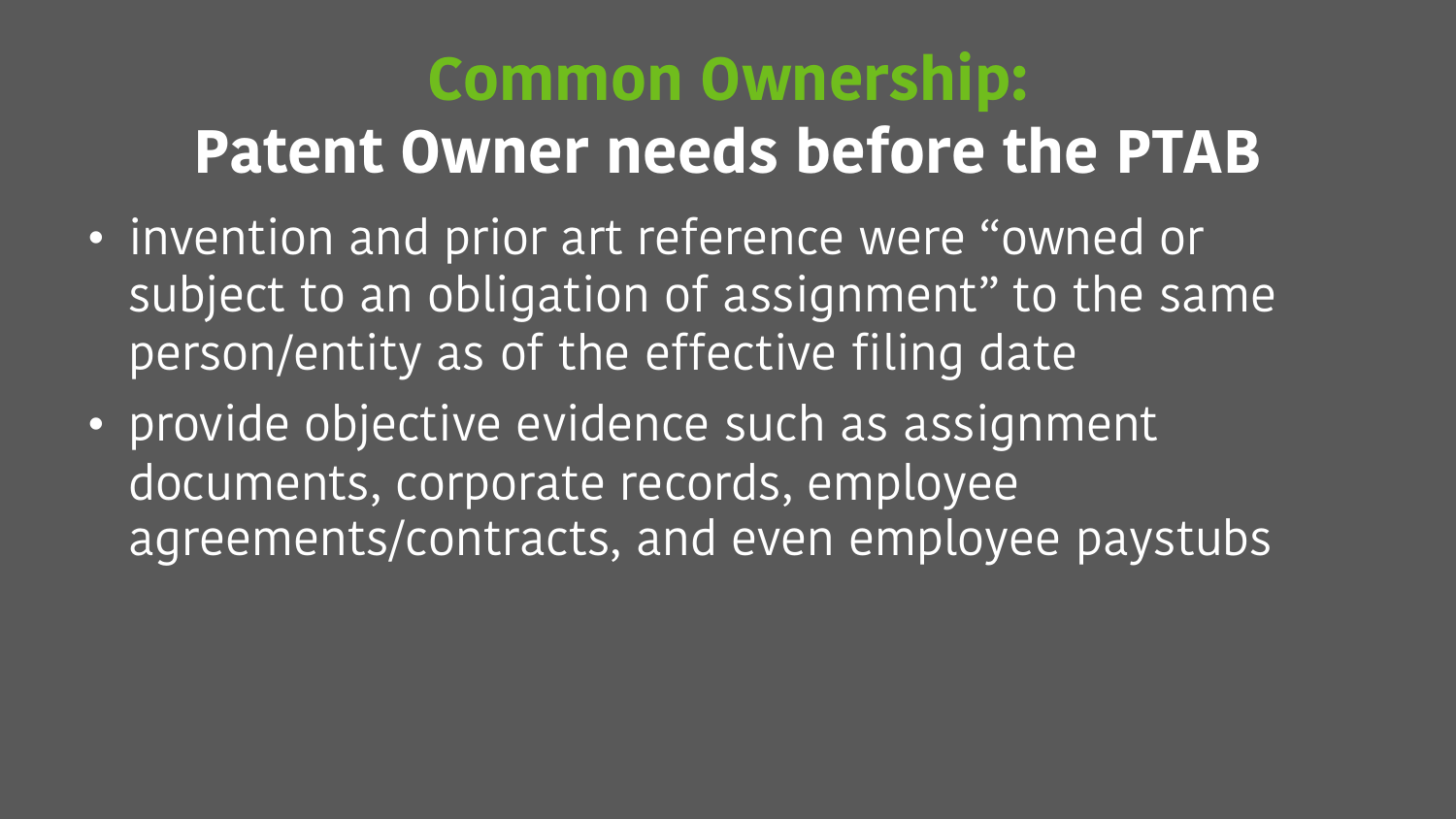## **Common Ownership does not necessarily include subsidiaries**

Ex parte Bayer CropScience NV

- Examiner construed "commonly owned" to include different assignees that are *wholly-owned subsidiaries* of a common owner
- Leemans patent was rejected for double patenting over two Strauch patents
	- Leemans co-assigned to both Bayer CropScience NV and Biogen Idec NA Inc.
	- Strauch assigned to Bayer Cropscience AG (owns CropScience and Biogen companies)

– Are Leemans and Strauch patents commonly owned? **NO!**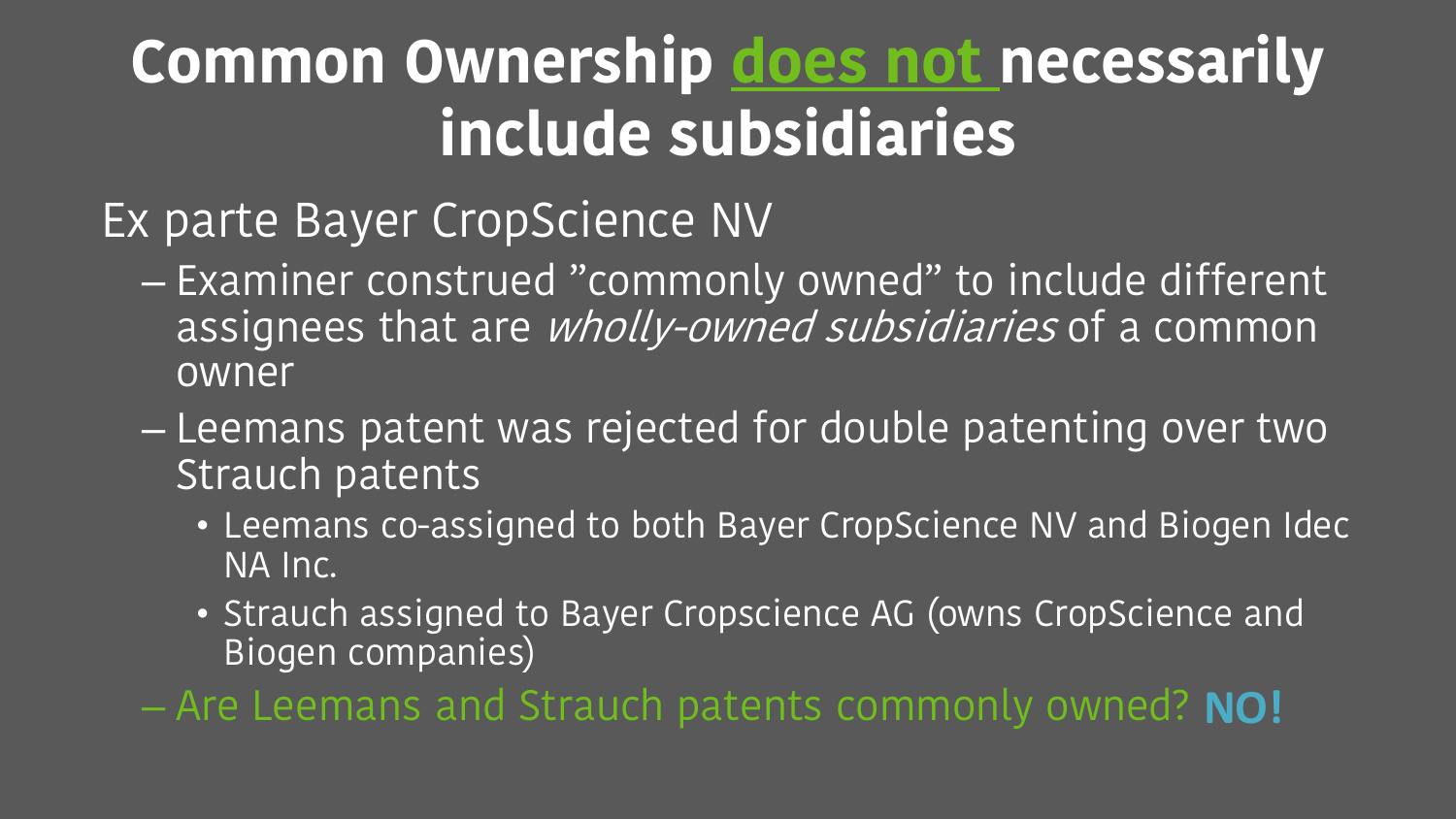## **Common Ownership does not necessarily include exclusive licensees**

- Immunex Corp. v. Sandoz Inc., No. 2020-1037 (Fed. Cir. July 1, 2020)
- **Parties:** Patent Owner, Roche, and exclusive licensee Immunex and alleged infringer Sandoz
- Accord & Satisfaction Agmt btwn Roche and Immunex – Roche had secondary right to sue, when vested, triggered Roche's exclusive right to sue
	- Once Roche right's are vested, Immunex cannot rectify infringement nor frustrate Roches' efforts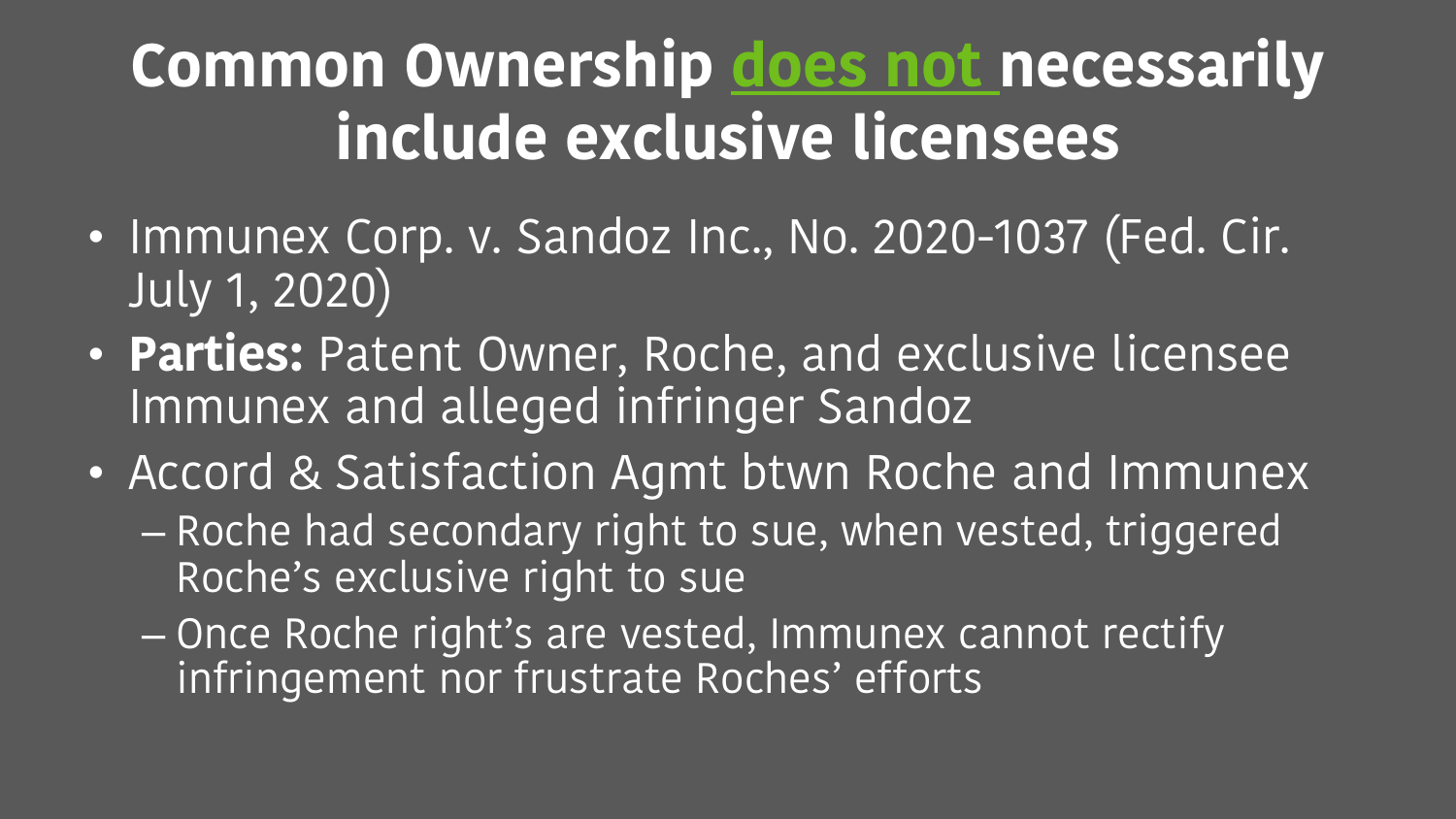### **Common Ownership Under Joint Research**

(1) the subject matter was developed in joint research agreement that was in effect on or before the effective filing date of the claimed invention

(2) the claimed invention was made as a result of joint activities

(3) the application for patent for the claimed invention discloses or is amended to disclose the names of the parties to the joint research agreement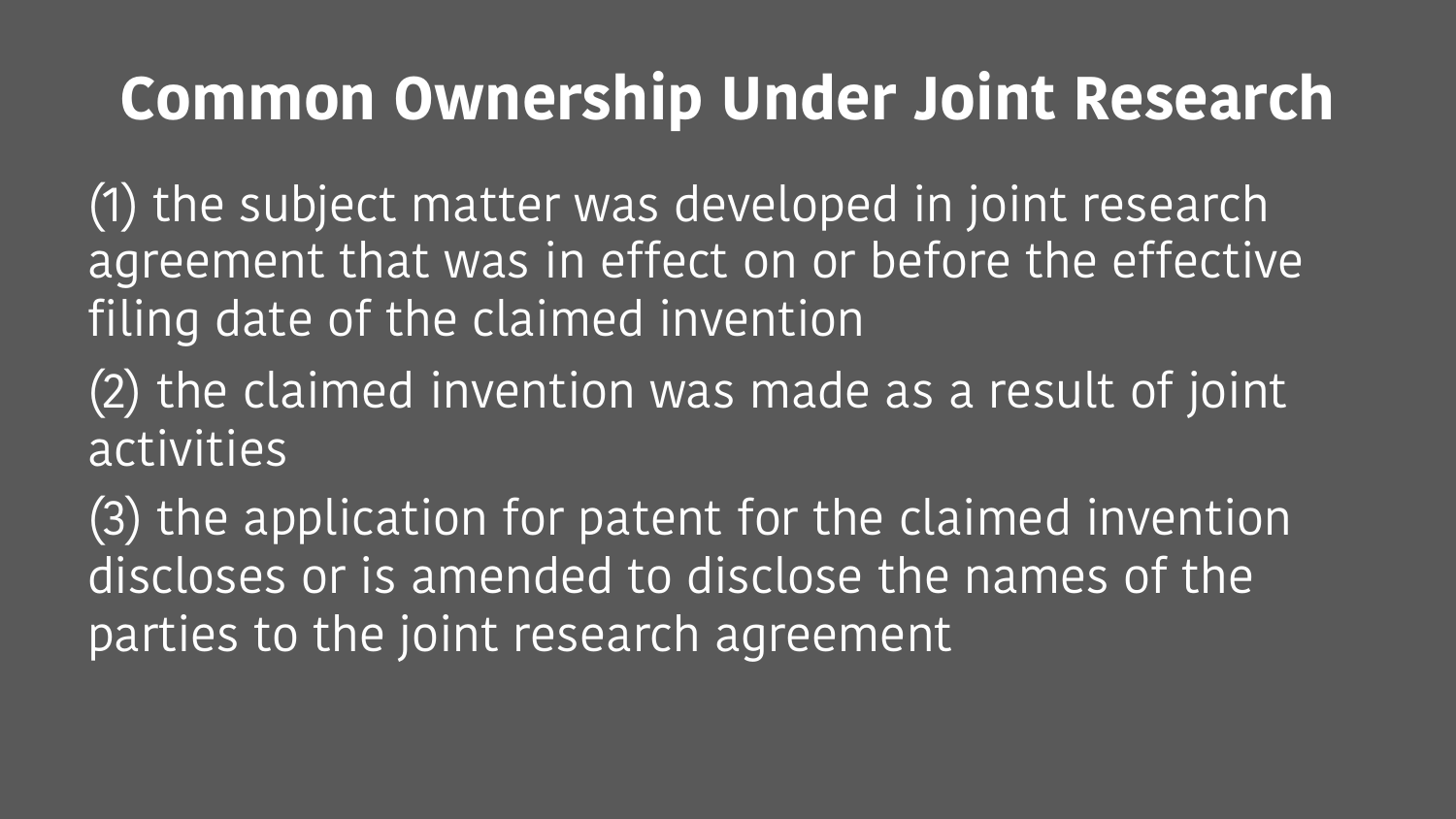## **What is a Joint Research Agreement?**

- Written contract
- Grant
- Cooperative agreement

#### **For work in the field of the claimed invention**

- Experimental
- Developmental
- Research work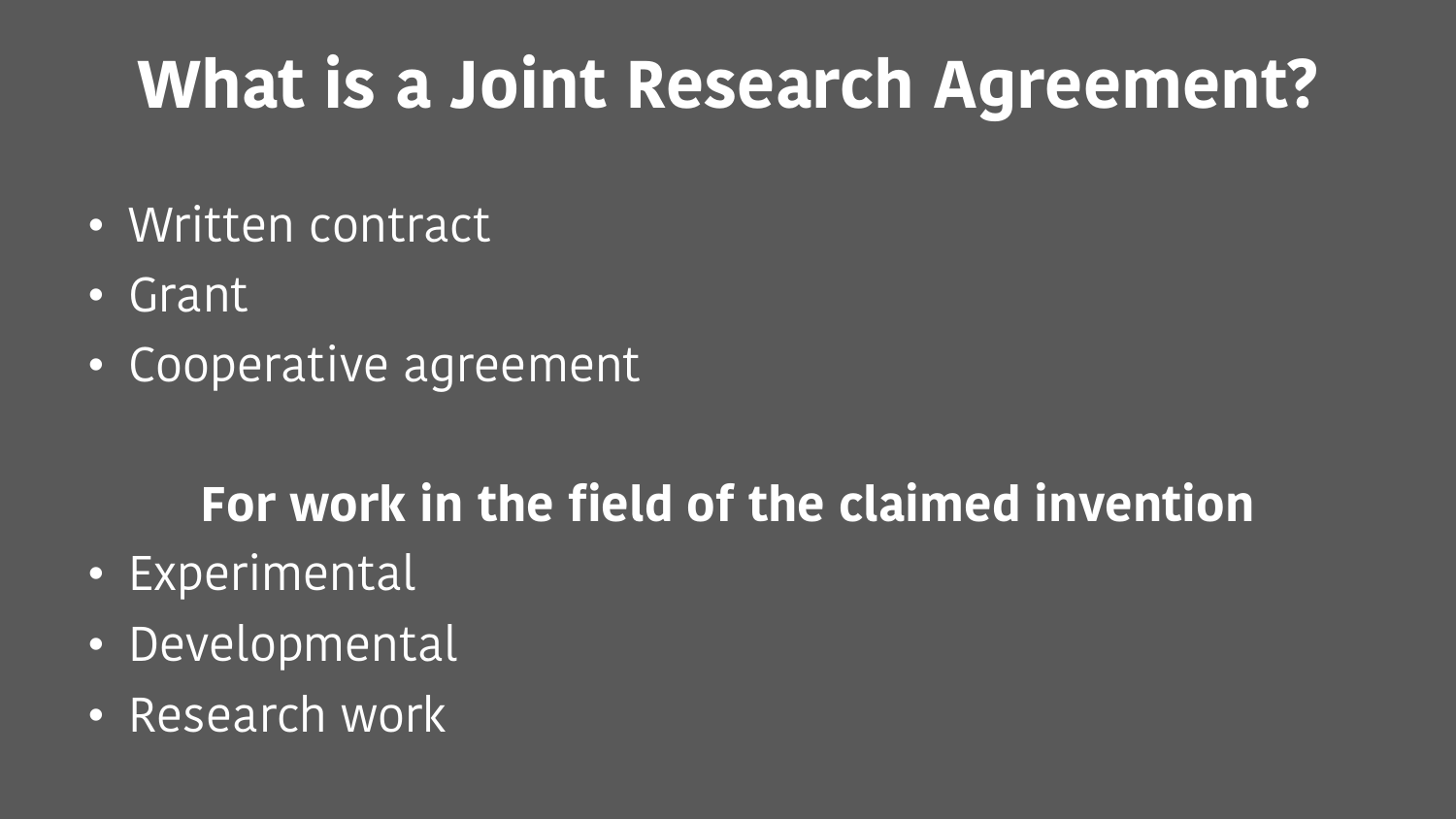## **Terminal Disclaimer for Joint Research**

- Include a provision **waiving the right to separately enforce any patent granted on that application**
- Under the CREATE Act (2004), two patent applications of different ownership are considered commonly owned if:
	- an invention at issue was made pursuant to a joint research agreement,
	- the invention is within the scope of the agreement
	- the parties to the agreement are the applicants of the application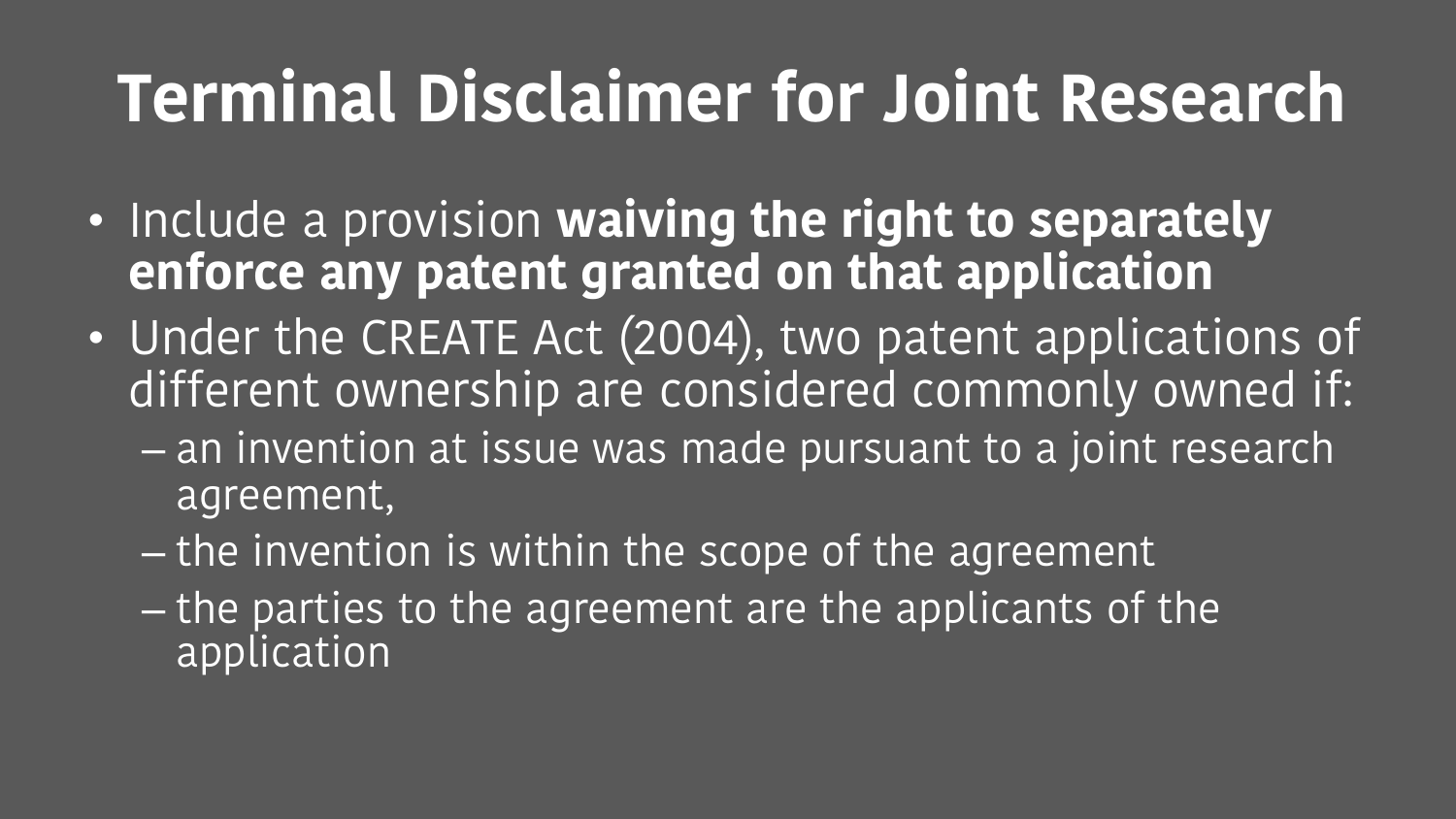## **Terminal Disclaimer Practice**

- One-way test (default)
	- whether the asserted patent claim is obvious over or anticipated by the earlier-issued patent claim
- Two-way test (rare)
	- A second-filed application issues prior to a first-filed application
	- The PTO is solely responsible for the delay in the issuance of the first-filed application
- Safe Harbor
	- Prevents ODF challenge
	- Only available for divisional applications